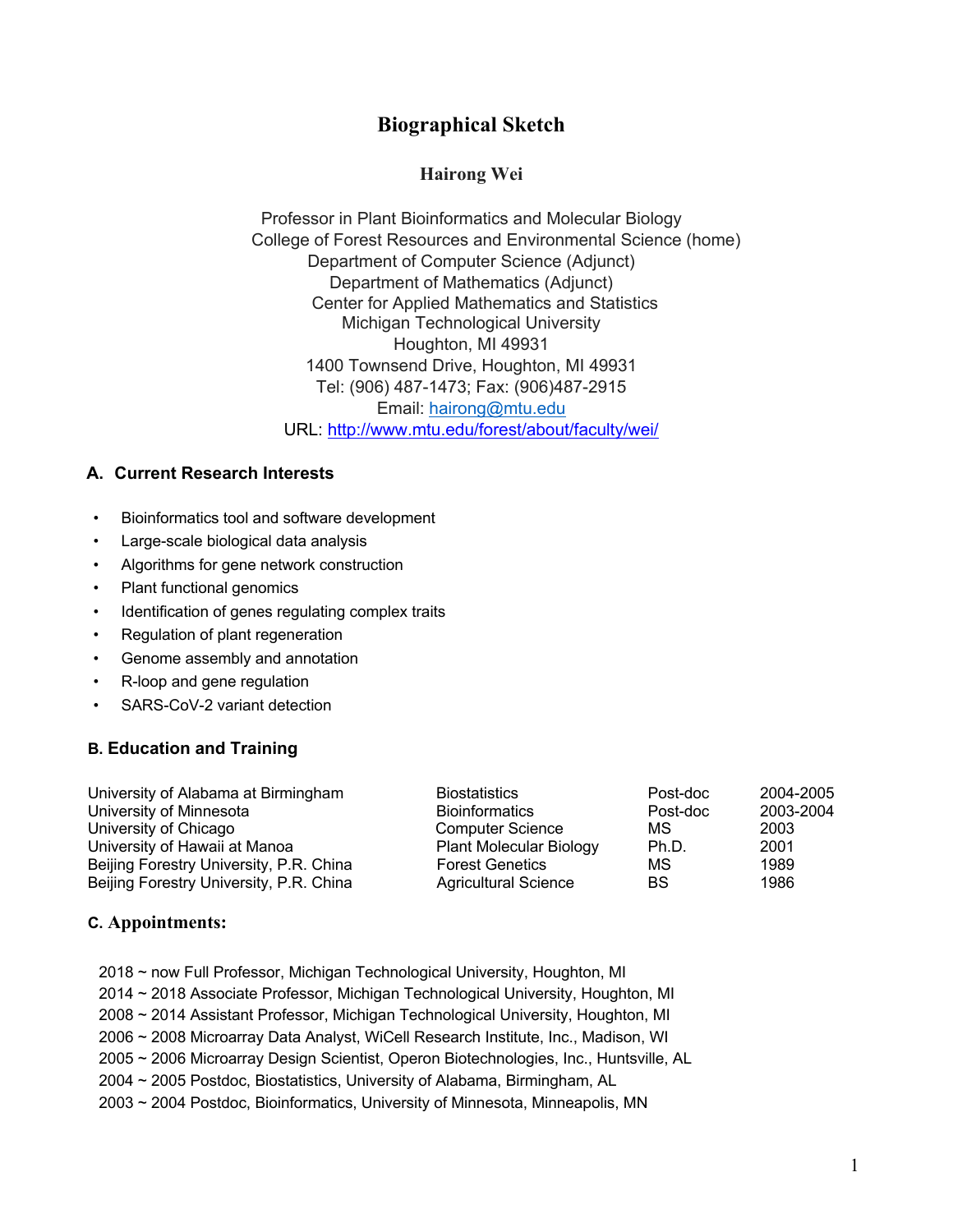1996 ~ 2001 Research Assistant, Plant Molecular Biology, University of Hawaii, Honolulu, HI 1995 ~ 1996 Research Assistant, Plant Genetics, University of Hawaii at Manoa, Honolulu, HI 1989 ~ 1995 Assistant Professor, and Lecturer, Forest Genetics, Beijing Forestry University

#### **D. Publications & Patents (Citations = 4732. \*Correspondence or co-correspondence)**

- 1) Ren, M., Y. Zhang, R. Wang, Y. Liu, M. Li, X. Wang, X. Chen, X. Luan, H. Zhang, **H. Wei**, C. Yang, Z. Wei. 2022. PtrHAT22, as a higher hierarchy regulator, coordinately regulates secondary cell wall component biosynthesis in *Populus trichocarpa*. *Plant Science* 316 (2022) 111170. https://doi.org/10.1016/j.plantsci.2021.111170
- 2) Niu, S\*., J. Li, W. Bo, W. Yang, A. Zuccolo, S. Giacomello, J. Ma, F. Han, X. Chen, J. Yang, Y. Song, Y. Nie, B. Zhou, P. Wang, Q. Zuo, H. Zhang, J. Wang, L. Wang, Z. Liu, X. Zhang, T. Liu, S. Pei, Z. Li, Y. Hu, Y. Yang, W. Li, J. Lin, Y. Zan, L. Zhou, T. Yuan, W. Li, Y. Li, **H. Wei\*** and Harry X. Wu\*. 2022. The Chinese pine genome and methylome unveil key features of conifer evolution. *Cell* 185(1):204-217 (*JIF = 41.58*) https://doi.org/10.1016/j.cell.2021.12.006
- 3) Gao, C., **H. Wei** and K. Zhang. 2021. LORSEN: fast and efficient eQTL mapping with low rank penalized regression. *Frontier of Genetics*. 12:690926. doi:10.3389/fgene.2021.690926. https://doi.org/10.3389/fgene.2021.690926
- 4) Lv, K., **H. Wei** and G. Liu. 2021. A R2R3-MYB transcription factor gene, *BpMYB123*, regulates *BpLEA14* to improve drought tolerance in *Betula platyphylla*. *Frontier of Plant Science* 12:791390. doi: 10.3389/fpls.2021.791390 *(JIF 5.75*). https://doi.org/10.3389/fpls.2021.791390
- 5) Lin, G, C. He, J. Zheng, D.H. Koo, H. Le, H. Zheng, T. M. Tamang, J. Lin, Y. Liu, M. Zhao, Y. Hao, F. McFraland, B. Wang, Y. Qin, H. Tang, D.R. McCarty, **H. Wei**, M.J. Cho, S. Park, H. Kaeppler, S. Kaeppler, N. Springer, Y/ Liu, P.S. Schnable, G. Wang, F. F. White, S. Liu. 2021. Chromosome-level genome assembly of a regenerable maize Inbred line A188. *Genome Biology* **22,** 175 (2021). (*JIF =10.8*) https://doi.org/10.1186/s13059-021-02396-x
- 6) Gao, J., P. Zhang, W. Wu, **H. Wei\*** and W. Zhang\*. 2021. Toward an understanding of the detection, and function of R-loops in plants (Review paper). *Journal of Experimental Botany* 72(18):6110-6122. https://doi.org/10.1093/jxb/erab280. (*JIF =5.9*).
- 7) Wang, R., M. Ren, S. Tian, C. Liu, H. Cheng, Y. Liu, H. Zhang, S. Muhammad, **H. Wei**, Z. Wei. 2021. Transcriptome-wide identification and characterization of microRNAs in diverse phases of wood formation in *Populus trichocarpa*. *G3: Genes, Genomes, Genetics* https://doi.org/10.1093/g3journal/jkab195.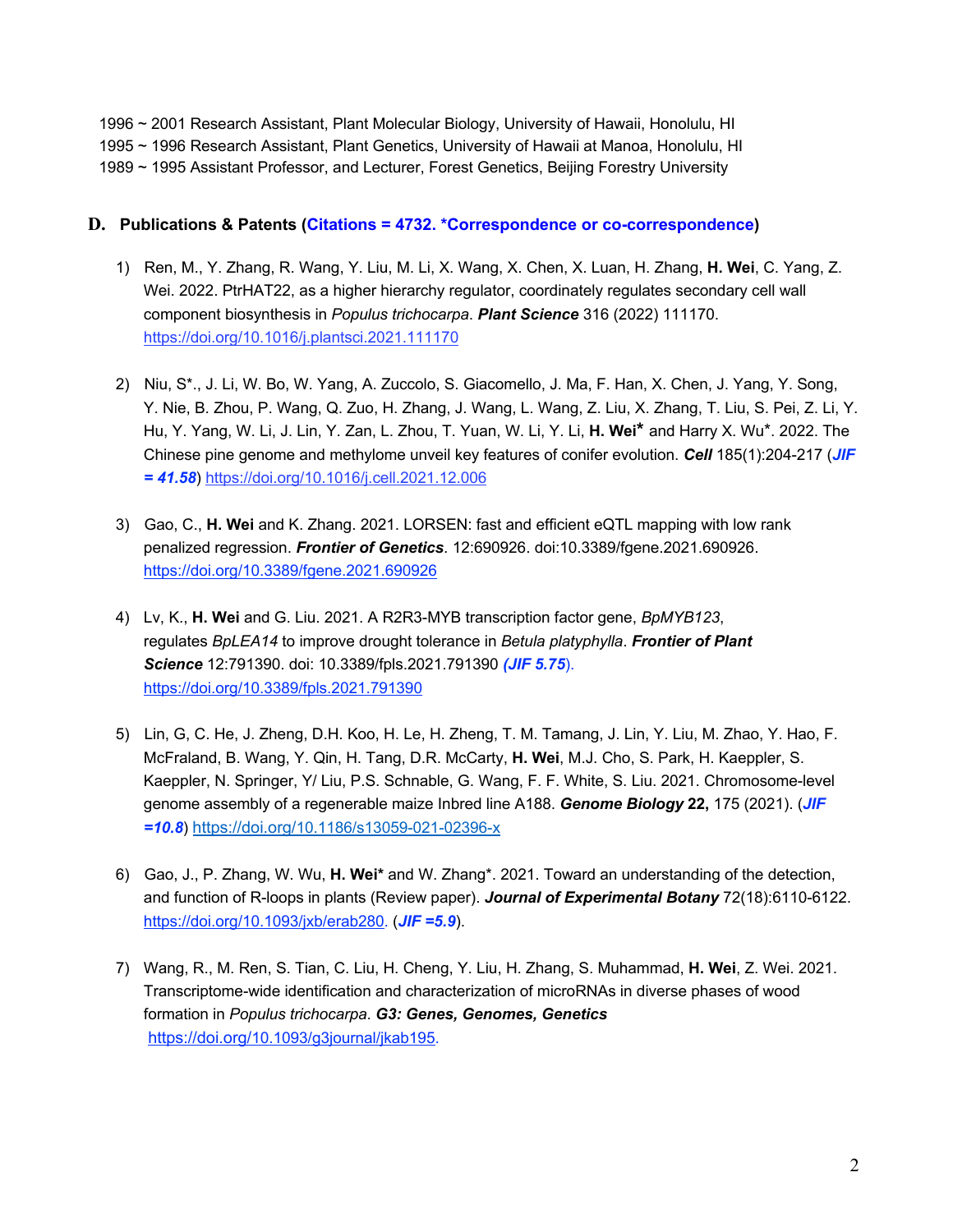- 8) Wang, Q., X. Dai, H. Pang, Y. Cheng, X. Huang, H. Li, X. Yan, F. Lu, **H. Wei**, R. R. Sederoff, Q. Li. 2021. BEL1-like homeodomain protein BLH6a is a negative regulator of CAld5H2 in syringyl monolignol biosynthesis in poplar. *Frontiers in Plant Science* 12:695223 *(JIF 5.75*). https://doi.org/10.3389/fpls.2021.695223
- 9) Hong, J., C. Gunasekara, C. He, C., S. Liu, J. Huang and **H. Wei \***. 2021. Identification of biological pathway and process regulators using sparse partial least squares and triple-gene mutual interaction. *Scientific Reports* **11**, Article number: 13174. https://doi.org/10.1038/s41598-021-92610-4
- 10) Lv, K., W. Wu, **H. Wei**, G. Liu\*. 2021. A systems biology approach identifies *BplERF1* as a regulator of cold tolerance in *Betula platyphylla*. *Forestry Research* 1: 13 doi: 10.48130/FR-2021-0013
- 11) Wu, W., K. Du, X. Kang\*, and **H. Wei**\*. 2021. The diverse roles of cytokinins in regulating leaf development (Review paper). *Horticulture Research* 8:118 *(JIF =6.67*). https://doi.org/10.1038/s41438-021-00558-3
- 12) Wu, W., Liao, T., Du, K., **Wei, H**., Kang, X. 2021. Transcriptome comparison of different ploidy reveals the mechanism of photosynthetic efficiency superiority of triploid poplar. *Genomics* 113(4): 2211-2220  $(JIF = 6.2)$ .
- 13) Ren, M., Y. Zhang, C. Liu, Y. Liu, S. Tian, H. Cheng, H. Zhang, **H. Wei**, and Z. Wei\*. 2021. Characterization of a high hierarchical regulator, PtrGATA12, functioning in differentially regulating secondary wall component biosynthesis in *Populus trichocarpa*. *Frontier of Plant Science* 12 Article 657787. https://doi.org/10.3389/fpls.2021.657787 *(JIF 5.75*).
- 14) Li, J., Y. Wang, **H. Wei** and X. Kang. 2021. Comparative proteomic analysis provides insight into the molecular mechanism of vegetative growth advantage in allotriploid *Populus*. *Genomics* 113(3):1180- 1192. (*JIF =6.2*).
- 15) Deng, W., K. Zhang, C. He, S. Liu and **H. Wei\***. 2021. HB-PLS: A statistical method for identifying biological process or pathway regulators by integrating Huber loss and Berhu penalty with partial least squares regression. *Forestry Research*. 1: 6 doi: 10.48130/FR-2021-0006.
- 16) Lv, Kaiwen, **H. Wei**, and Guifeng Liu. 2021. A R2R3-MYB transcription factor gene, BpMYB123 regulates BpLEA14 to improve drought tolerance in *Betula platyphyll*. *Frontier of Plant Science* 12:791390. doi: 10.3389/fpls.2021.791390. *(JIF 5.75*).
- 17) Zhao, M., P. Zhao, Y. Qin, L. Zhang, B.Tian, Y. Chen, Y. Liu, G. Lin, H. Zheng, C. He, K. Lv, H.N. Trick, Y. Liu, M. Cho, S. Park, **H. Wei**, J. Zheng, F. F. White, S. Liu. 2021. Bacterium-enabled transient gene activation by artificial transcription factor for resolving gene regulation in maize. bioRxiv doi: https://doi.org/10.1101/2021.02.05.429970.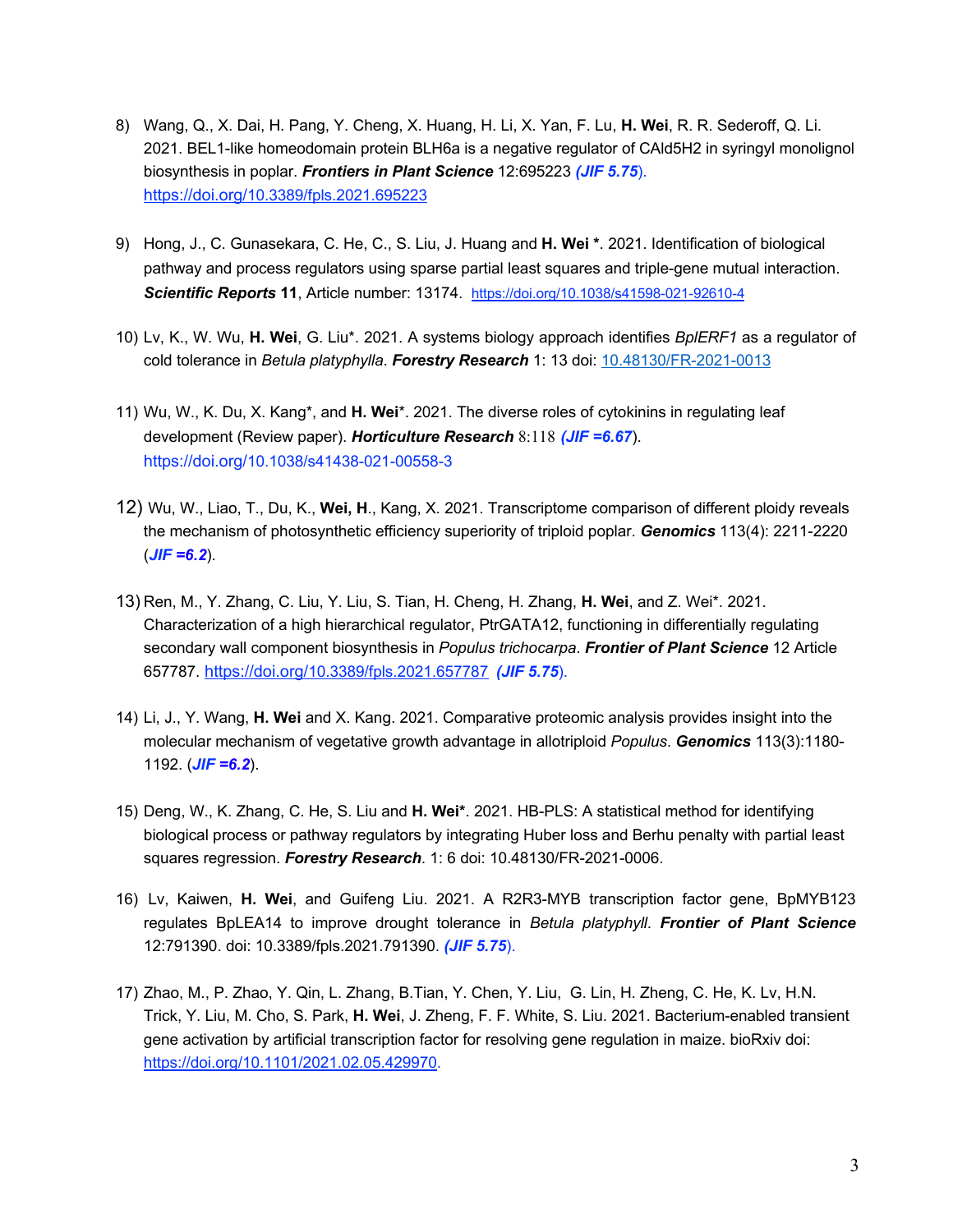- 18) Wu, W., J. Li, Q. Wang, K. Lv, K. Du, W. Zhang, Q. Li, X. Kang\* and **H. Wei\*.** 2021. Growth-regulating factor 5 (GRF5)-mediated gene regulatory network promotes leaf growth and expansion in triploid poplar. *New Phytologist* 230: 612–628. (*JIF =8.5*) https://doi.org/10.1111/nph.17179
- 19) Chen, S., G., Y. Wang, L. Yu, T. Zheng, S. Wang, Z. Yue, J. Jiang, S. Kumari, C. Zheng, H. Tang, J. Li, Y. Li, J. Chen, W. Zhang, H. Kuang, J. Robertson, P. Zhao, H. Li, S. Shu, Y. Yordanov, Ha. Huang, D. Goodstein, Y. Gai, Q. Qi, J. Min, C. Xu, S. Wang, G. Qu, A. Paterson, D. Sankoff, H. Wei, Liu, G,C. Yang,. 2021. Genome sequence and evolution of *Betula platyphylla*. *Horticulture Research* 8: 37(2021). (*JIF =6.67*). https://doi.org/10.1038/s41438-021-00481-7
- *20)* Cheng,Y, L. Wang, M. Abbas, X. Huang, Q. Wang, A. Wu, **H. Wei**, S. Peng, X. Dai, Q. Li. 2021. MicroRNA319-mediated gene regulatory network impacts leaf development and morphogenesis in poplar. *Forestry Research 1: 4,* doi: 10.48130/FR-2021-0004
- 21) **Wei, H**. 2021. Inaugural editorial. *Forestry Research* (10.48130/FR-2021-0001).
- 22) Wei, M., Q. Liu, Z. Wang, J. Yang, W. Li, Y. Chen, H. Lu, J. Nie, B. Liu, K. Lv, X. Mao, S. Chen, J. Sanders, **H. Wei\*** and Chenghao Li\*. 2020. PuHox52-mediated hierarchical multilayered gene regulatory network promotes adventitious root formation in *Populus ussuriensis*. *New Phytologist*. 228(4): 1369- 1385. (*JIF =8.5*)
- 23) Lin, G, C. He, J. Zheng, D.H. Koo, H. Le, H. Zheng, T. M. Tamang, J. Lin, Y. Liu, M. Zhao, Y. Hao, F. McFraland, B. Wang, Y. Qin, H. Tang, D.R. McCarty, **H. Wei**, M.J. Cho, S. Park, H. Kaeppler, S. Kaeppler, N. Springer, Y/ Liu, P.S. Schnable, G. Wang, F. F. White, S. Liu. Chromosome-level genome assembly of a regenerable maize Inbred line A188. *bioRxiv*.
- 24) Li, Y., **H. Wei**, J. Yang, L. K. Du, J.Li, Y. Zhang, T. Qiu,Z. Liu, Y. Ren, L. Song, X. Kang. 2020. High quality de novo assembly of the *Eucommia ulmoides* haploid genome provides new insights into the evolution and rubber biosynthesis. *Horticulture Research*. 7:183 (*JIF =6.67*) https://doi.org/10.1038/s41438-020-00406-w
- 25) Li, J. Y. Wang, **H. Wei** and X. Kang. 2020. Comparative proteomic analysis of leaf development in allotriploid *Populus* originated from first-division restitution (FDR). *Forests* 2020, 11(11), 1154;
- 26) Lv, K., **H. Wei**, J. Jiang, 2020. Overexpression of *BplERD15* enhances drought tolerance in *Betula platyphylla. Forests* 11(9): 978.
- 27) He, C., G. Lin, **H. Wei**, H. Tang, F. F. White, B. Valent, and S. Liu. 2020. Factorial estimating assembly base errors using *k*-mer abundance difference (KAD) between short reads and genome assembled sequences. *NAR Genomics and Bioinformatics* Vol. 2, No. 3: 1-14. https://doi.org/10.1093/nargab/lqaa075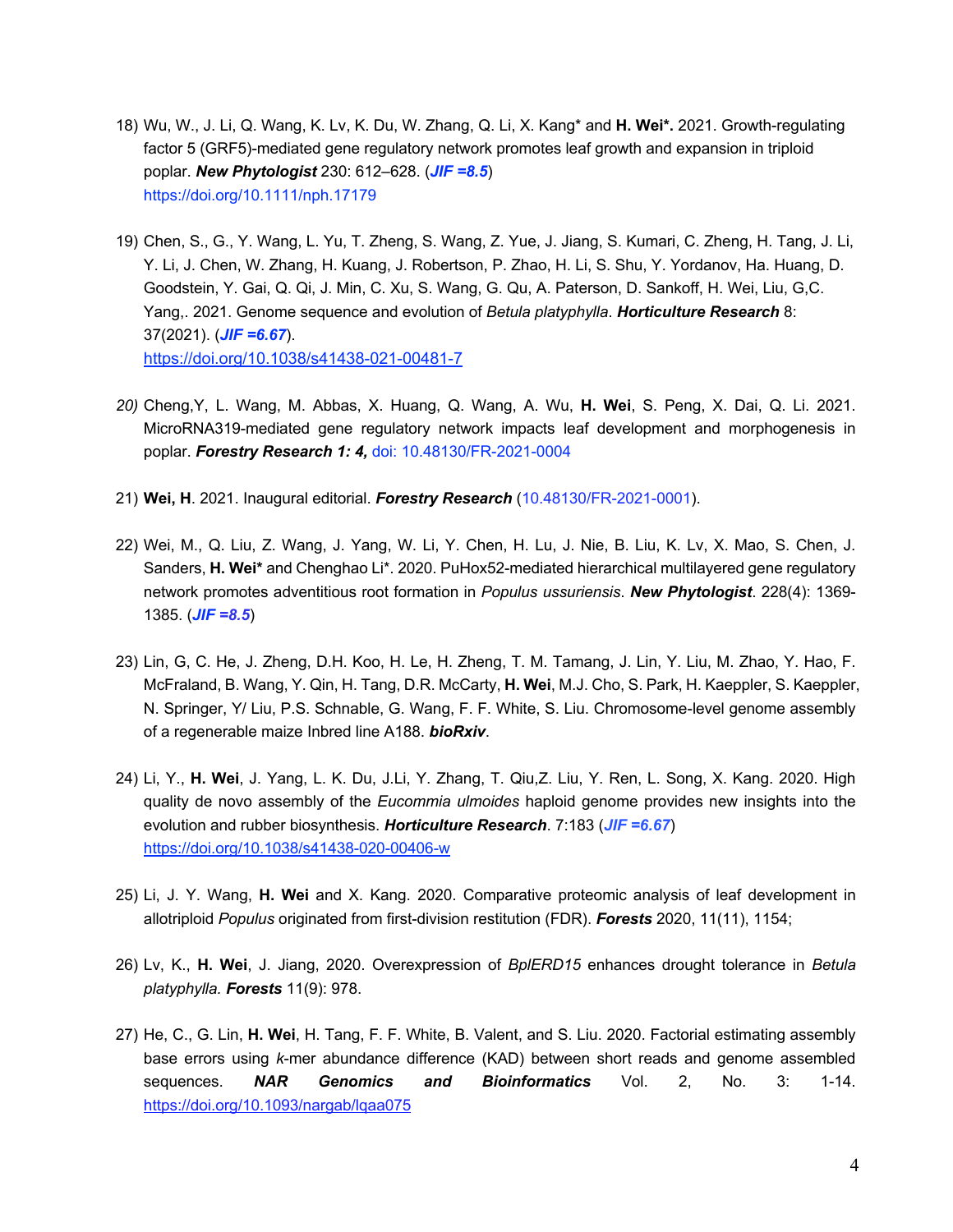- 28) Zhang, Y., C. Liu, H. Cheng, S. Tian, Y. Liu, S. Wang, H. Zhang, M. Saqib, **H. Wei**, Z. Wei\*. 2020. The DNA methylation and its effects on gene expression during primary to secondary growth in poplar stems. *BMC Genomics*. 21:489.
- 29) Deng, W., K. Zhang, Z. Wei, L. Wang, C. He, S. Liu and **H. Wei\*.** 2020. HB-PLS: An algorithm for identifying biological process or pathway regulators by integrating Huber loss and Berhu penalty with partial least squares regression. *bioRxiv* https://doi.org/10.1101/2020.05.16.089623
- 30) He, C., G. Lin, **H. Wei**, H. Tang, F. F. White, B. Valent, and S. Liu. 2020. Estimating assembly base errors using k-mer abundance difference (kad) between short reads and genome assembled sequences. *bioRxiv*, https://doi.org/10.1101/2020.03.17.994566
- 31) Lv, K., J. Li, K. Zhao,S. Chen, J. Nie, W. Zhang, G. Liu\* and **H. Wei\***. 2019. Overexpression of an AP2/ERF family gene, BpERF13, in birch enhances cold tolerance through upregulating CBF genes and mitigating reactive oxygen species. *Plant Science* 292:110375.
- 32) Zhang, P., Y. Feng, **H. Wei\*** and W. Zhang\*. 2019. R-loop identification and profiling in plants. *Trends in Plant Science* 24(10):971-972. (*JIF =14.42*)
- 33) Fang, Y, L. Chen, K. Lin, Y. Feng, P. Zhang, J. Sanders, X. Pan, Y. Wu, X. Wang, Z. Su, C. Chen, **H. Wei**\*, W. Zhang\*. 2019. Characterization of functional relationships of R-loops with gene transcription and epigenetic modifications in rice**.** *Genome Research* 29(8):1287-1297. (*JIF =11.1*)
- 34) **Wei. H**\*. 2019. Construction of a hierarchical gene regulatory network centered around a transcription factor (Review). *Briefings in Bioinformatics* 20(3):1021-1031. (*JIF =9.3*). http://www.genome.org/cgi/doi/10.1101/gr.246009.118
- 35) Wang, L, Z. Luo, Z. Liu, J. Zhao, W. Deng, **H. Wei,** P. Liu, M. Liu. 2019. Genome size variation within species of Chinese jujube (Ziziphus jujuba Mill.) and its wild ancestor sour jujube. *Forests 10(5):460*
- 36) Li, M, S. Wang, L. Liu, T. Lu, Y. Liu, Y. Zhang, M. Ren, **H. Wei**, Z. Wei. 2019. Overexpression of PsnSuSy1, 2 genes enhance secondary cell wall thickening, vegetative growth, and mechanical strength in transgenic tobacco. *Plant Molecular Biology*, 100(3):215-230.
- 37) Wang, L. Z. Luo, L. Wang, W. Deng, **H. Wei**, P. Liu, M. Liu. 2019. Morphological, cytological and nutritional changes of autotetraploid compared to its diploid counterpart in Chinese jujube (Ziziphus jujuba Mill.). *Scientia Horticulture* 249: 263-270.
- 38) Gunasekara, C, K. Zhang, W. Deng, L. Brown and **H. Wei\*.** 2018. TGMI: an efficient algorithm for identifying pathway regulators through evaluation of triple-gene mutual interaction. *Nucleic Acids Res.*  46(11):e67. (*JIF = 11.53*) https://doi.org/10.1093/nar/gky210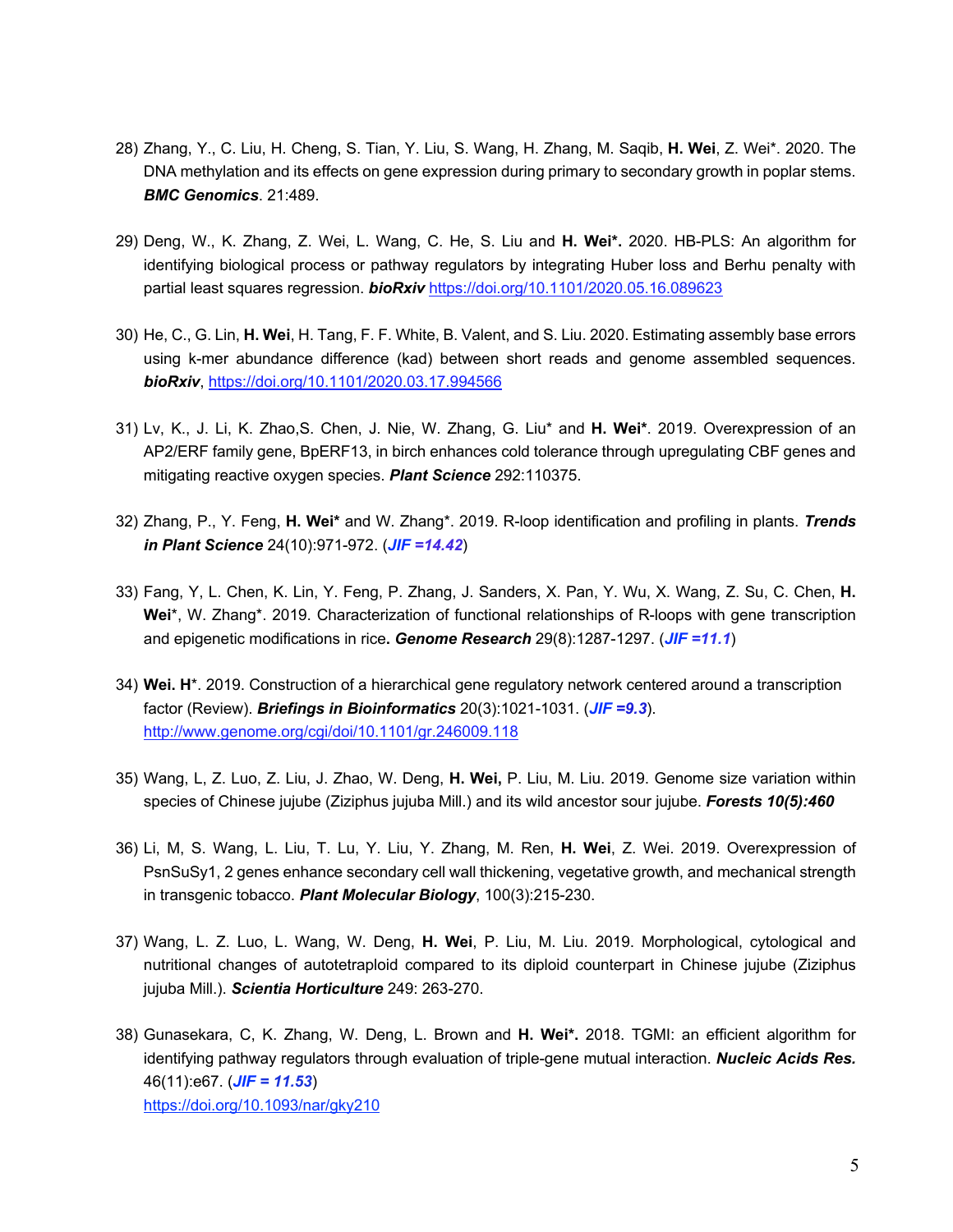- 39) Deng, W., K. Zhang, S. Liu, P. Zhao and S. Xu and **H. Wei**\*. 2018. JRmGRN: Joint reconstruction of multiple gene regulatory networks with common hub genes using data from multiple tissues or conditions. *Bioinformatics* 34(20):3470-3478. (*JIF =7.3)*. https://doi.org/10.1093/bioinformatics/bty354
- 40) Zheng, J., C. He, Y. Qin, G. Lin, D. Park, M. Sun, J. Li, X. Lu, C. Zhang, C. Zhang, D. D Bade, CT "Eddy" Yeh, E. Zeng, **H. Wei,** P. S. Schnable, G. Wang, S. Liu. 2019. Co-expression analysis aids in the identification of new genes in the epicuticular wax pathway. *Plant Journal* 97: 530-542 (*JIF =5.8*)
- 41) Peng, T., M. Qiao, H. Liu, S. Teotia, Y. Zhao, D. Zhao, L. Shi, B. Le, K. Rogers, C. Gunasekara, H. Duan, Y. Gu, L. Tian, Z. Zhang, F. Meng, L. Huang, Q. Chen, Z. Wang, J. Tang, X. Tang, X. Chen\*, **H. Wei\*,** Q. Zhao\* and G. Tang\*. 2018. A resource for inactivation of microRNAs using short tandem target mimic technology in model and crop plants. *Molecular Plant* 11(11):1400-1417. (*JIF =9.3*). https://doi.org/10.1016/j.molp.2018.09.003
- 42) Liu, Z., J. Zhu, X, Yang, H. Wu, Q. Wei, **H. Wei**, H. Zhang\*. 2018. Growth performance, ion organ-level relations and osmotic regulation of *Elaeagnus angustifolia* in response to salt stress. *PloS ONE* 13(1): e0191552.
- 43) Lu, T., L. Liu, M. Wei, Y. Liu, Z. Qu, C. Yang, **H. Wei\*** and Z. Wei\*. 2018. The effect of poplar PsnGS1 overexpression on growth and secondary cell wall and fibre characteristics in tobacco. *Frontier of Plant Science* 9:9. doi: 10.3389/fpls.2018.00009.
- 44) Dash, M, Y. Yordan, T. Georgieva, **H. Wei** and V. Busov\*. 2018. Gene network analysis of poplar root transcriptome in response to drought stress identifies a PtaJAZ3 and PtaRAP2.6 centered hierarchical network. *PloS ONE* 13(12): e0208560. https://doi.org/10.1371/journal.pone.0208560
- 45) Ji, X. S. Chen, J. Li, W. Deng, Z. Wei and **H. Wei\*.** 2017. SSGA and MSGA: two seed-growing algorithms for constructing collaborative subnetworks. *Scientific Reports*. 7:1446, DOI:10.1038/s41598-017- 01556-z (*JIF =5.3*).
- 46) Liu, Y., M. Wei, C. Hou, T. Lu, L. Liu, *H. Wei,* Y. Cheng and Z. Wei. 2017. Functional characterization of Populus PsnSHN2 in coordinate regulation secondary wall components in tobacco. *Scientific Reports*  7(1):42. doi: 10.1038/s41598-017-00093-z (*JIF =5.3*).
- 47) Mitchell, C.L., C.E. Latuszek, K. R. Vogel, I. M. Greenlund, R. E. Hobmeier, O. K. Ingram, S. R. Dufek, J. L. Pecore, F. R. Nip, Z. J. Johnson, X. Ji, **H. Wei,** O. Gailing, and T. Werner. 2017. α-amanitin resistance in Drosophila melanogaster: a genome-wide association approach. *PloS ONE.* 12(2): e0173162. doi:10.1371/journal.pone.0173162.
- 48) Deng, W., K, Zhang, V. Busov an **H. Wei\*.** 2017. Recursive random forest algorithm for constructing multilayered hierarchical gene regulatory networks that govern biological pathways. *PloS ONE* 12(2):e0171532. DOI:10.1371/journal.pone.0171532.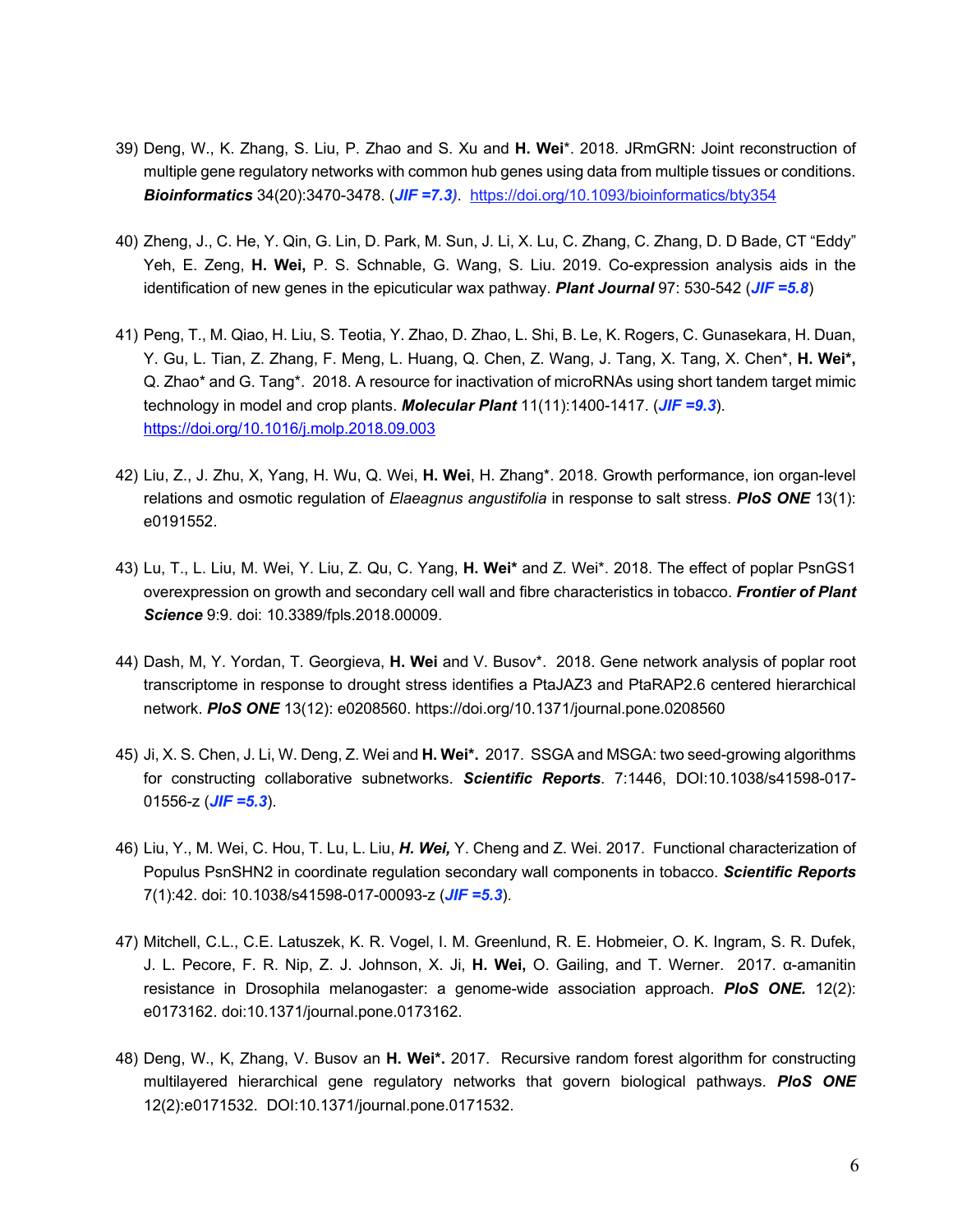- 49) Ma, H., G.M. Weber, H. Wei, and J. Yao. 2016. Identification of mitochondrial genome-encoded small RNAs related to egg deterioration caused by post-ovulatory aging in rainbow trout. *Marine Biotechnology* 18(5): 584-597
- 50) Dash, M, Y. Yordan, S. Kumari, T. Georgieva, H. Wei and V. Busov. 2016. A network of genes associated with poplar root development in response to low nitrogen. *Plant Signaling & Behavior* 11(8):e1214792.
- 51) Tang, F. **H. Wei**, S. Zhao, L. Wang, H. Zheng, M. Lu. 2016. Identification of microRNAs involved in regeneration of the secondary vascular system in *Populus tomentosa* Carr. *Frontiers in Plant Science.* 2016, 7(Article 724):1-17
- 52) Gunasekara, C., A. Subramanian, Avvari, R. K., B. Li, Chen, S. and **H. Wei\*.** 2016. ExactSearch: A web-based plant motif search tool (http://sys.bio.mtu.edu/motif/index.php). *Plant Methods* 12:26
- 53) Kumari, S., W. Deng, C. Gunasekara, V. Chiang, H.S. Chen, H. Ma, X. Davis, and **H. Wei\***. 2016. Bottomup GGM algorithm for constructing multilayered hierarchical gene regulatory networks that govern biological pathways or processes. *BMC Bioinformatics* 17: 132
- 54) Dash, M, Y. Yordan, S. Kumari, T. Georgieva, **H. Wei** and V. Busov. 2015. A system biology approach identifies new regulators of poplar root development under low nitrogen. *Plant Journal* 84(2): 335-46 (Cited 4 times) (*JIF = 5.97*).
- 55) Li, J. **H. Wei**, T. Liu, X. Dai, P.X. Zhao. 2015. Legume: An integrative platform for comparative genomics and transcriptomics of model legumes. Frans J. de Bruijn (eds). Biological Nitrogen Fixation. Vol2. Whiley-Black.
- 56) Wei, Z, Z. Qu, L. Zhang, S. Zhao, Z. Bi, X. Ji, X. Wang and **H. Wei\*.** 2015. Overexpression of poplar xylem sucrose synthase in tobacco leads to a thickened cell wall and increased height. *PLoS ONE*. 10(3):e0120669.
- 57) Ma, H., M. Weber, M. Hostuttler, **H. Wei**, L. Wang and J. Yao. 2015. MicroRNA expression profiles from eggs of different qualities associated with post-ovulatory ageing in rainbow trout. *BMC Genomics*. 16:201. doi:10.1186/s12864-015-1400-0.
- 58) Wei, Z., Z. Qu, C. Hou, Y. Liu, L. Zhang, C. Yang and **H. Wei\*.** 2015. Genetic diversity and paternal analysis of open-pollinated progenies of Larix olgensis seed orchard. *Journal of Nature and Science*. Vol.1 No.1 E19.
- 59) Yang, C and **H. Wei\*.** 2014. Designing microarray and RNA-seq experiments for greater systems biology discovery in modern plant genomics (Review). *Molecular Plant* 8, 196–206. (*JIF =8.8*).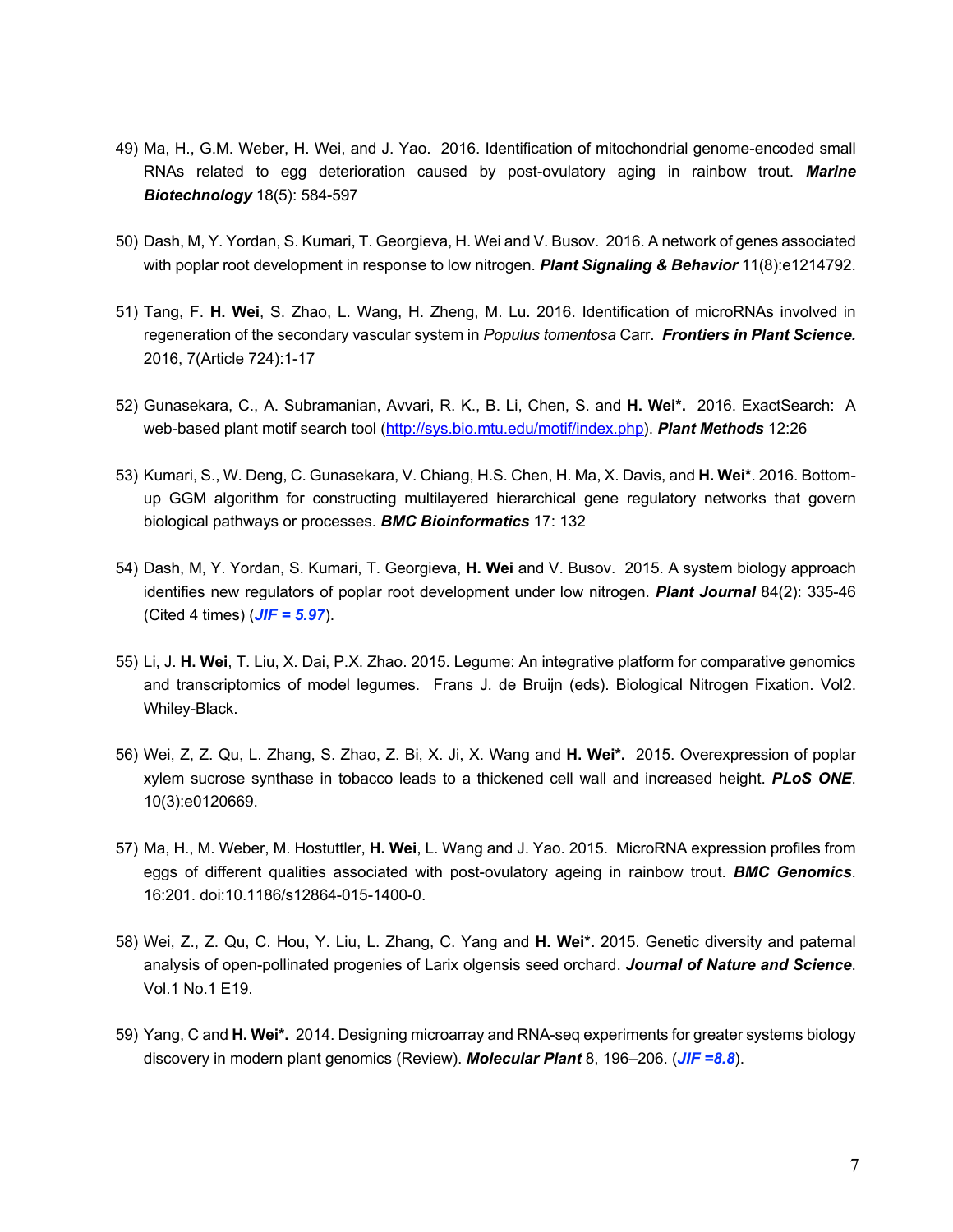- 60) Zhang, W., R. Wei, S. Chen, J. Jiang, H. Li, H. Huang, G. Yang, S. Wang, H. Wei and G. Liu. 2014. Functional Characterization of Cinnamoyl-CoA Reductase (CCR) in Birch (Betula platyphylla × Betula pendula) through overexpression and suppression analysis. *Physiologia Plantarum* 154(2):283-96.  $(IF=3.2)$ .
- 61) Li, X, C. Gunasekara, Y. Guo, H. Zhang, L. Lei, S. Tunlaya-Anukit, V. Busov, V. Chiang, and **H. Wei**\*. 2014. Pop's Pipes: poplar gene expression data analysis pipelines (http://sys.bio.mtu.edu/index.php). *Tree Genetics & Genome. 10:1093-1101.*
- 62) Mitchell, C. M. Saul, L. Lei, **H. Wei,** and T. Werner. 2014. The mechanisms underlying α-amanitin resistance in *Drosophila melanogaster*: a microarray analysis. *PLoS ONE* 9(4): e93489. doi:10.1371/journal.pone.0093489.
- 63) Wang, S., W. Yao, **H. Wei**, T. Jiang, and B. Zhou. 2014. Expression patterns of ERF genes underlying abiotic stresses in dihaploid *Populus simonii X P. nigra*. *The Scientific World Journal*. Vol. 2014, Article ID 745091.
- 64) **Wei, H**. Y. Yordan, S. Kumari, T. Georgieva, V. Busov. 2013. Genetic networks involved in poplar root response to low nitrogen. *Plant Signal and Behavior*. 8(11). pii: e27211
- 65) Lin, Y.C.\*, Li, W., Sun, Y.H., Kumari, S., **Wei, H.**, Li, Q.Z., Tunlaya-Anukit, S., Sederoff, R.R., and Chiang, V.L. 2013. SND1 transcription factor-directed quantitative functional hierarchical genetic regulatory network in wood formation in *Populus trichocarpa*. *Plant Cell* 25(11) 4324-4341. (*JIF =10.22*).
- 66) Li, J. **H. Wei,** T. Liu and P. Zhao. 2013. GPLEXUS: Enable genome-scale gene regulatory network analysis for plants through ultrafast mutual information computing and filtering. *Nucleic Acids Research* 42(5): e32 doi:10.1093/nar/gkt983. (*JIF = 8.3*).
- 67) **Wei, H**. Y. Yordan, T. Georgieva, X. Li, V. Busov. 2013. Nitrogen deprivation promotes Populus root growth via global transcriptomic reprogramming and activation of hierarchical genetic networks. *New Phytologist*. 200 (2):483-497. (*JIF =6.5*). https://doi.org/10.1111/nph.12375
- 68) Li, J., **H. Wei** and P. X. Zhao. 2013. DeGNServer: Deciphering genome-scale gene networks through high performance reverse engineering analysis. *Biomed Research International* Vol. 2013 (856325):110.
- 69) Lu, S., Q. Li, **H. Wei**, M.J. Chang, S.T. Anukit, H. Kim, Liu, J., J. Song, Y.H. Sun, L. Yuan, T.F. Yeh, I. Peszlen, J. Ralph. R. R. Sederoff, V. L. Chiang. 2013. Ptr-miR397a is a negative regulator of laccase genes affecting lignin content in *Populus trichocarpa*. *Proc Natl Acad Sci USA* 110 (26) 10848-10853.  $(JIF = 9.9)$ .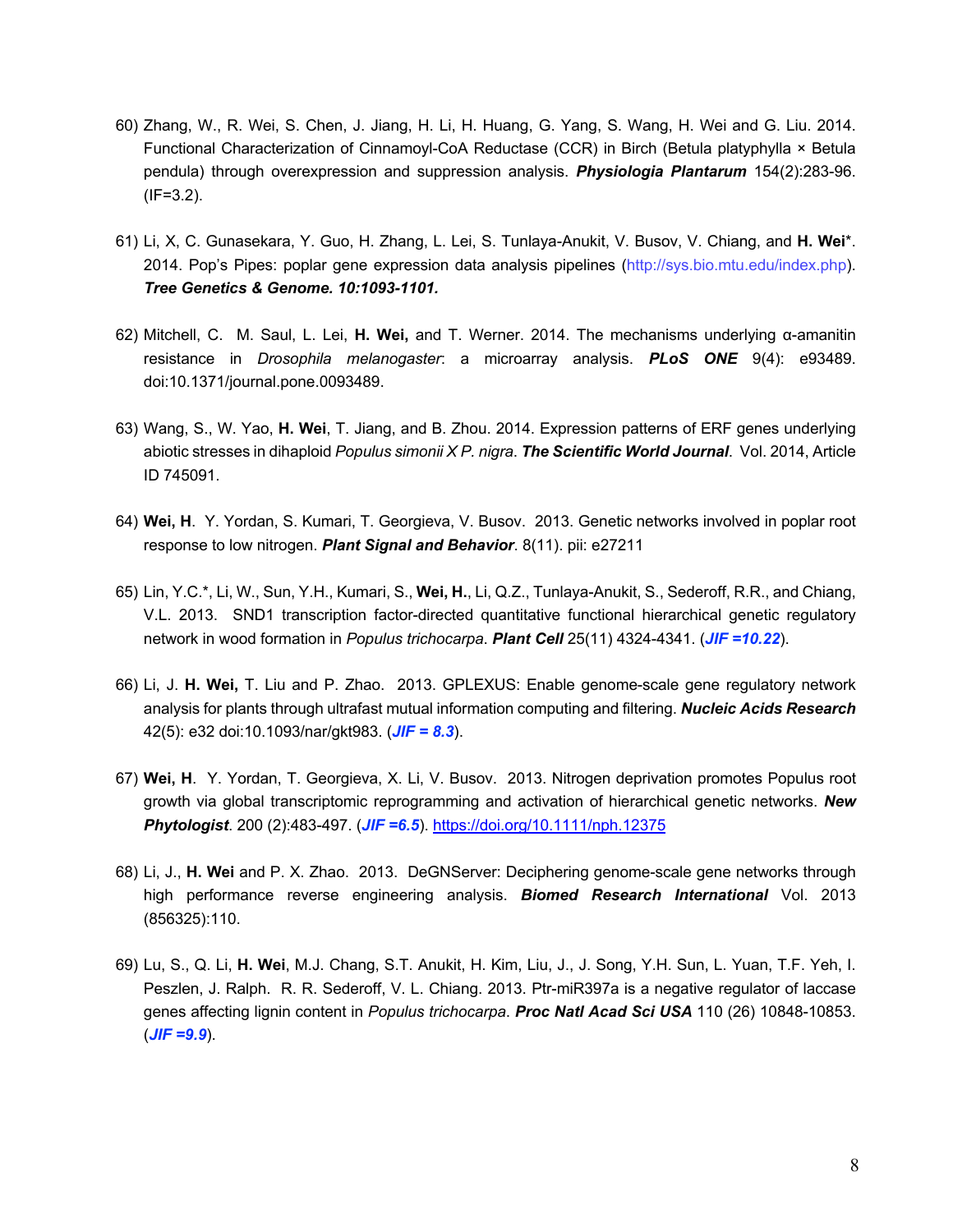- 70) Liu, Z., H. Zhang, X. Yang, and H. Wei. 2013. Effect of Soil Salinity on growth, ion relations and compatible solute accumulation of two sumac species: Rhus glabra and Rhus trilobata. *Communications in Soil Science and Plant Analysis*. 44(21): 3187-3204.
- 71) Wei, H\*. J. Gou, Y. Yordanov, H. Zhang, R. Thakur, W. Jones, A. Burton. 2013. Global transcriptome profiling of aspen trees under elevated [CO2] for identifying potential molecular mechanisms responsible for enhanced growth. *Journal of Plant Research*. V126, No 2: 305-320.
- 72) Kumari, S., J. Nie,, H.S. Chen, R. Stewart, H. Ma, X. Li, M. Lu, W.M. Taylor, and **H. Wei**\*. 2012. Evaluation of gene association methods for coexpression network construction and biological knowledge discovery. **PLoS ONE** 7(11): e50411. https://www.ncbi.nlm.nih.gov/pmc/articles/PMC3511551/
- 73) Ma. H. Houttler, C., H. Wei, M. Recroad III, J. Yao. 2012. Characterization of the rainbow trout oocyte microRNA transcriptome (*Oncorhynchus mykiss*). *PLoS ONE* 7(6): e39649. doi:10.1371/journal.pone. 0039649.
- 74) Nie, J., R. Stewart, F. Ruan, J. Thomson, H. Zhang, X. Cui and **H. Wei\*.** 2011. TF-Cluster: a pipeline for identifying functionally coordinated transcription factors via network decomposition of the shared coexpression connectivity matrix (SCCM). *BMC Systems Biology*, 5:53. https://doi.org/10.1186/1752- 0509-5-53.
- 75) Cui, X, T. Wang, H.S. Chen, V. Busov and **H. Wei\*.** 2010. TF-Finder: A software package for identifying transcription factors involved in biological processes using microarray data and existing knowledge base. *BMC Bioinformatics*, 11:425.
- 76) **Wei, H**., P. F. Kuan, S. Tian, C. Yang, J. Nie, S. Sengupta, V. Ruotti, G. Jonsdottir, S. Keles, J. Thomson and R. Stewart. 2008. A study of the relationships between oligonucleotide properties and hybridization intensities in NimbleGen platform. *Nucleic Acids Res*, Vol. 36, No. 9:2926-2938. (*JIF =7.2*).
- 77) Ming, R., S. Hou, Y. Feng, Q. Yu, A. Dionne-Laporte, J. Saw, P. Senin, W. Wang, S. Salzberg, X. Wang, Lyons, D. Rice, M. Riley, R. Skelton, J. Murray, C. Chen, M. Eustice, E. Tong, H. Albert, R. E. Paull, M.- L. Wang, Y. Zhu, M. Schatz, N. Nagarajan, R. Agbayani, P. Guan, A. Blas, J. Wang, J.-K. Na, T. Michael, E. V. Shakirov, B. Haas, J. Thimmapuram, D. Nelson, H. Tang, J. E. Bowers, J. Suzuki, S. Tripathi, K. Neupane, H. Wei, R. Singh, B. Irikura, N. Jiang, W. Zhang, K. Wall, G. Presting, A. Gschwend, Y. Li, A. Windsor, R. N. Pérez, M. J. Torres, F. A. Feltus, B. Porter, M. Paidi, M.-C. Luo, L. Liu, D. Christopher, P. H. Moore, T. Sugimura, C. dePamphilis, J. Jiang, M. Schuler, T. Mitchell-Olds, D. Shippen, J. Palmer, M. R. Freeling, A. H. Paterson, D. Gonsalves, L. Wang and M. Alam. 2008. The draft genome of the transgenic tropical fruit tree papaya (Carica papaya Linnaeus). Nature, Vol. 452, No. 7190:991996. (*JIF =31*).
- 78) Pan, P., S. Tian, J. Nie, C. Yang, V. Ruotti, **H. Wei**, G. Jonsdottir, R. Stewart, and J. Thomson. 2007. Whole genome analysis of Histone H3 lysine 4 and lysine 27 methylation in human embryonic stem cells. *Cell Stem Cell*, Vol. 1, No 3:299~312. (*JIF =25*)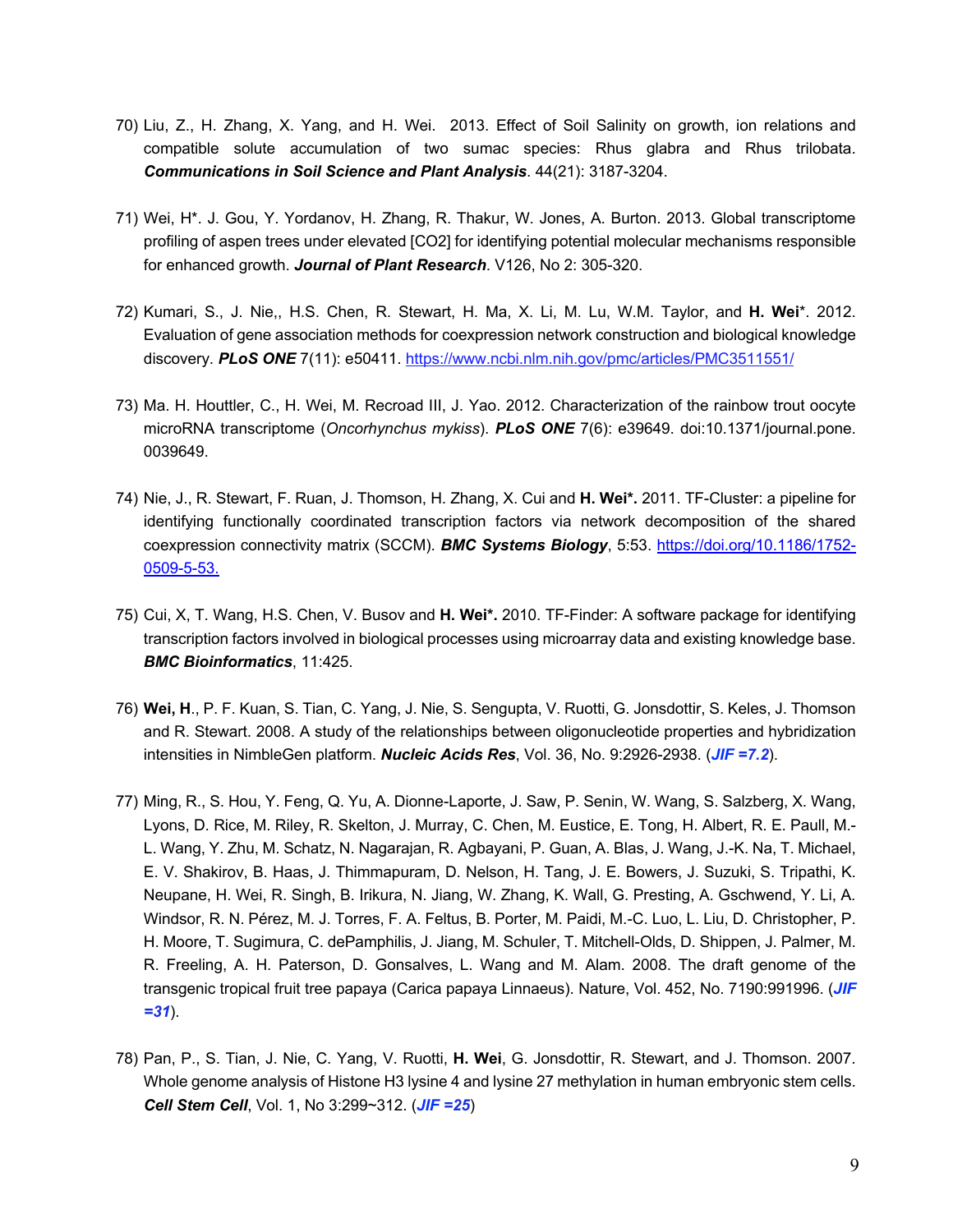- 79) **Wei, H,** S. Persson, T. Mehta, V. Srinivasasainagendra, L. Chen, G. Page, C. Somerville, A. Loraine. 2006. Transcriptional coordination of the metabolic network in Arabidopsis thaliana. *Plant Physiology* 142(2):762-74. (*JIF =7.08*).
- 80) Persson, S., **H. Wei**, J. Milne, G. Page, C. Somerville. 2005. Identification of genes required for cellulose synthesis by regression analysis of public microarray data sets. *Proc Natl Acad Sci USA*, 102: 86338638. (Faculty 1000 evaluation) (*JIF =9.9*).
- 81) **Wei, H.,** Y. Kaznessis. 2005. Inferring gene regulatory relationships by combining target-target pattern recognition and regulator-specific motif examination. *Biotechnology and Bioengineering*. Vol. 89, No1: 53-77.
- 82) **Wei, H.** & Yiannis Kaznessis. 2004. Inferring gene regulatory networks using microarray data and SQL SERVER. Minnesota Supercomputing Institute Research Bulletin. Vol. 20, N0 2: 1-3.
- 83) Albert, H and **H. Wei.** Sugarcane Ubi9 gene promoter and methods of use thereof. 2004, U.S. Patent No. 6706948 (http://www.uspto.gov).
- 84) Albert, H and **H. Wei**. Promoter of the sugarcane Ubi9 gene. 2004. U.S. Patent No. 6686513 B1 (http://www.uspto.gov).
- 85) Albert, H and **H. Wei**. Promoter of the sugarcane Ubi4 Gene. 2003. U.S. Patent No. 6638766 (http://www.uspto.gov).
- 86) Lee, K.M., S. Bhawan, T. Majima, **H. Wei,** V. Kumar. 2003. Cutting Edge: The NK cell receptor 2B4 augments Ag-specific CTL activity through CD48 ligation on neighboring T cells. *Journal of Immunology*. Vol.170, No 10: 4881. (*JIF =6.31*).
- 87) **Wei, H.,** H. Albert and P. Moore. 2003. Comparative expression analysis of two sugarcane polyubiquitin promoters and flanking sequences in transgenic plants. *Journal of Plant Physiology* 160, 1241-1251.
- 88) **Wei, H**., H. Albert and P. Moore. 1999. Differential expression of sugarcane polyubiquitin gene and isolation of promoters from two highly expressed members of the gene family. *Journal of Plant Physiology*, Vol. 155, p513-519. .
- 89) **Wei, H.** F. Li., Y. Zhu, T. Dong. 1995. Some correlations between leaf structures of elms and resistance to leaf beetles. *Journal of Beijing Forestry University* (English edition). Vol.4, No. 1, pp.17-26.
- 90) **Wei, H.** 1994. Heterosis and cross breeding of forest trees (review). *Journal of Heibei Forestry College*. Vol.9, No.1, pp. 92-96.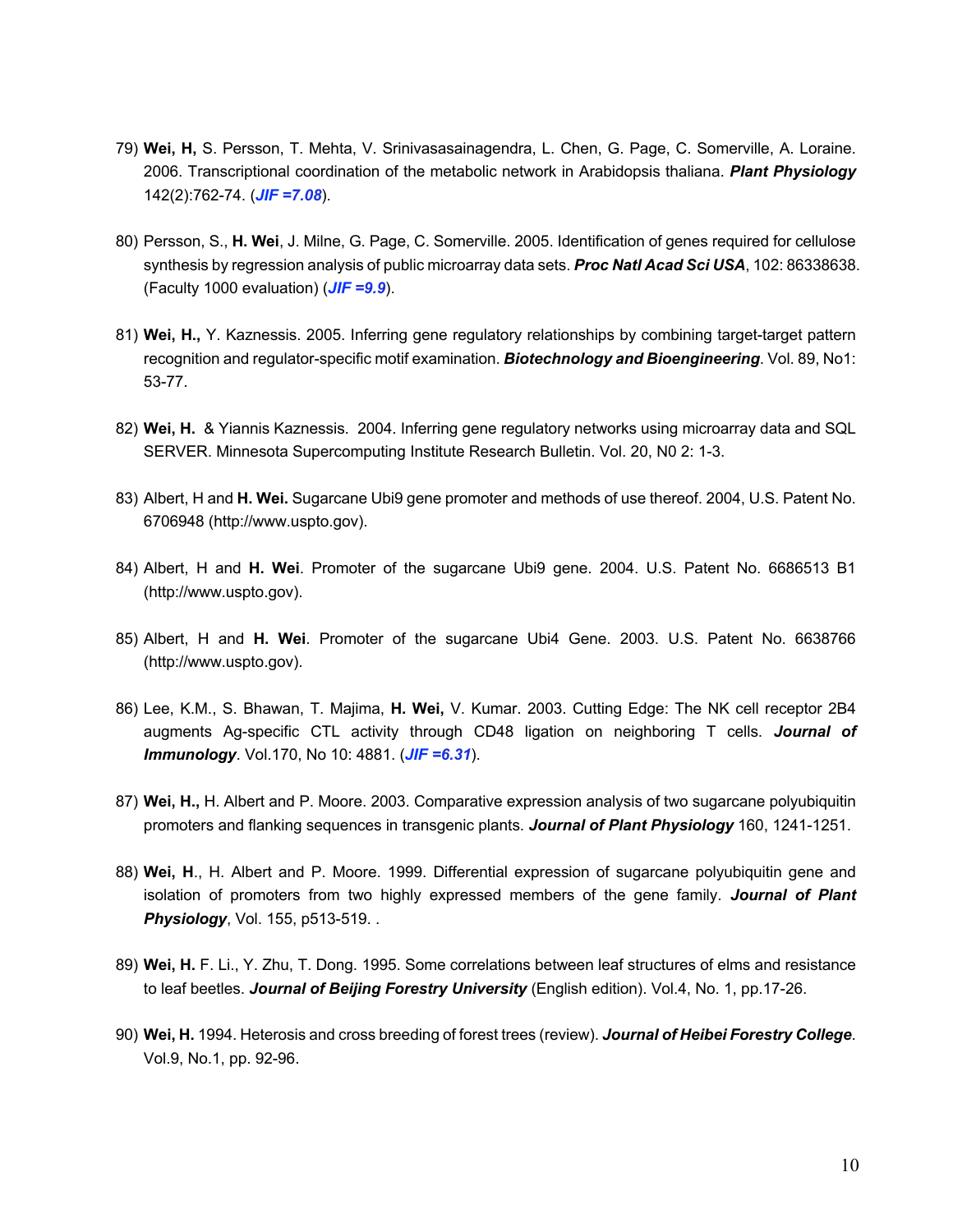- 91) **Wei, H**, and Y., Zhu. 1991. Breeding strategies of *Ulmas pumila*. Genetic Improvement on Broadleaf Trees. Huang, M and Tu, Z (eds). Scientific and Technical Document Publisher, pp. 263-270.
- 92) **Wei, H.**1990. Comparison of genetics gain between two breeding strategies: clonal selection and seed orchard. *Forestry Science and Technology*. Vol. 236. No.1, pp 13-14.
- 93) **Wei, H.** 1989. Studies on juvenile-mature correlation between quantitative traits and early selection ages of *Ulmus pumila*. *Journal of Inner Mongolia Forestry College*. Vol.11.

### **E. SOFTWARE AND COMPUTING TOOLS**

- 1. **TF-Finder** (http://sys.bio.mtu.edu/software.php). *BMC Bioinformatics*, 2010.
- 2. **TF-Cluster** (https://github.com/hwei0805/TF\_CollaborativeNet). *BMC System Biology*, 2011
- 3. **DeGNServer** (http://plantgrn.noble.org/DeGNServer/). *Biomed Research International*, 2013.
- 4. **GPLUXUS** (http://plantgrn.noble.org/GPLEXUS/). *Nucleic Acid Research*, 2013
- 5. **8GAM**: Eight gene association methods for constructing co-expression network **(R** script: http://www.plosone.org/article/info%3Adoi%2F10.1371%2Fjournal.pone.0050411)
- 6. **Pop's Pipes** (http://sys.bio.mtu.edu/index.php). *Tree Genetics & Genome*, 2014
- 7. **Blossom Plasmid Vector** (https://blossom.ffr.mtu.edu/index.php). A tool for designing plasmid vectors that target microRNAs for degradation (NSF project, unpublished). *Molecular Plant*. 2018.
- 8. **ExactSearch**: A web-based plant motif search tool. http://sys.bio.mtu.edu/motif/index.php. *Plant Method* 2016. (Corresponding author)
- 9. **BWERF**: Backward elimination random forests for constructing multilayered gene regulatory networks. *PLoS ONE* 2017: 12(2): e0171532. R package is available at: (http://journals.plos.org/plosone/article?id=10.1371/journal.pone.0171532)
- 10. **SSGA** and **MSGA**: two seed-growing algorithms for constructing collaborative subnetworks. *Scientific Reports*. 2017.
- 11. **TF-Miner**: http://sys.bio.mtu.edu/cluster/. Submitted to *BMC Genomics*
- 12. **Top-down and Bottom-up GGM**. *BMC Bioinformatics* 2016: **17**:132. http://sys.bio.mtu.edu/topdown/
- 13. **TGMI:** An algorithm for identifying pathway regulators. Mar 2018. (R package is available on NAR Web page). *Nucleic Acids Research.* 46(11):e67. http://sys.bio.mtu.edu/sample\_output/TGMI/
- 14. **JRmGRN:** Joint reconstruction of multiple gene regulatory networks with common hub genes (R package is available on Bioinformatics Web page). 2018. *Bioinformatics* 5;34(20):3470-3478. https://github.com/wenpingd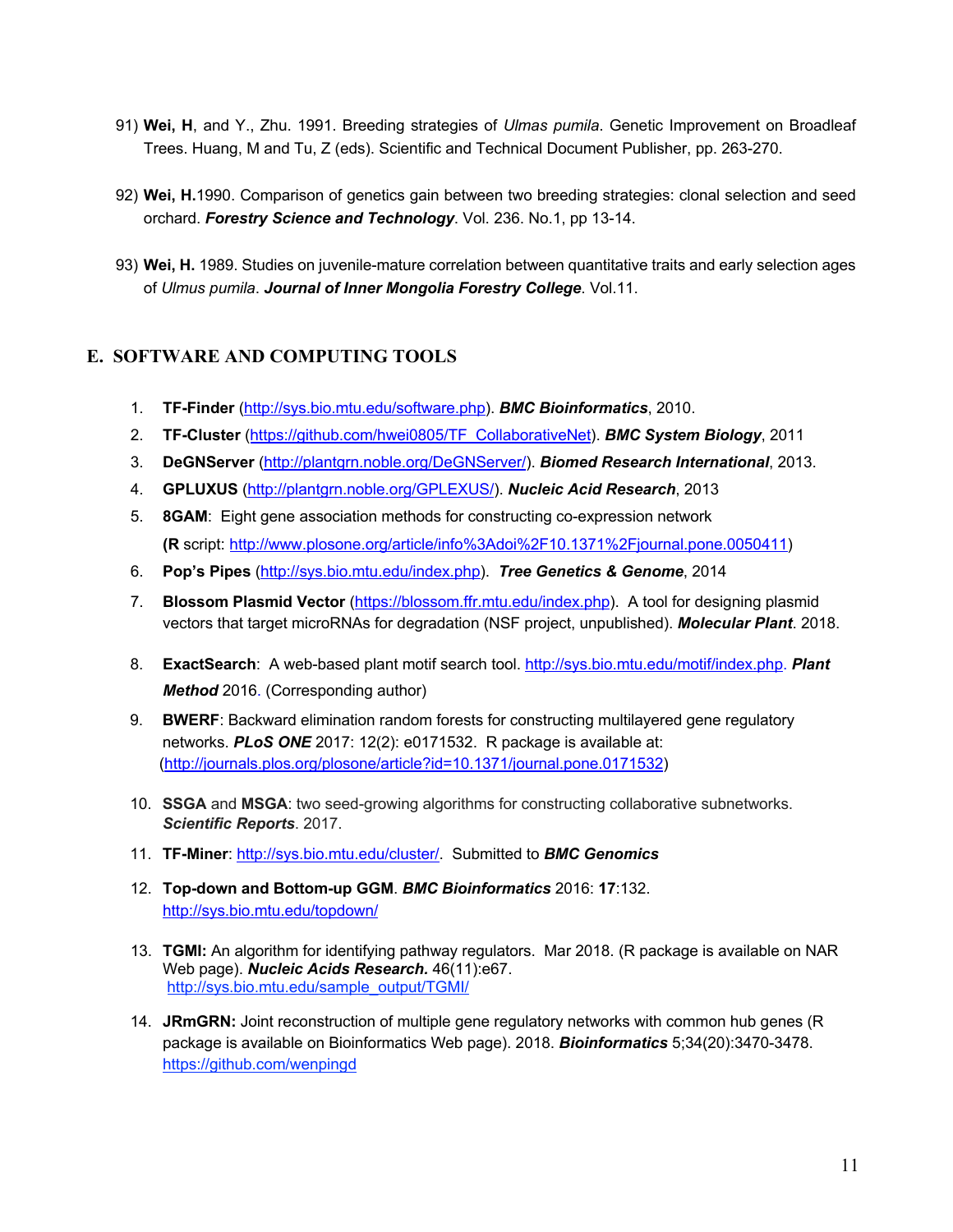15. **HB-PLS:** Huber loss and Berhu penalty with Partial Least Square (PLS) for identifying pathway regulators. 2021 *Forestry Research*.

https://github.com/hwei0805/

- 16. **LORSEN** (low rank penalized regression method): a fast and efficient eQTL mapping method. DOI: 10.3389/fgene.2021.690926.
- 17. **HuberNet**: A package for predicting target genes of transcription factors from high-throughput data. To be submitted to *Nucleic Acids Research*

### **G. TEACHING**

- FW5092 Experimental Design, Spring 2018, and 2022
- FW4099 Programming Skills for Bioinformatics, Fall 2009, 2011, 2013, 2015, 2019, and 2021
- FW5082 Gene Expression Data Analysis, Fall 2010, 2012, 2018, and 2020
- CS2321 Data Structure in Java, Spring 2011
- FW5510 Data Representation with R, Spring 2012, and 2021
- BMB6030 Advanced Molecular Biology Lab, Spring 2013, 2014 and 2015
- FW3320 Fundamental of Genetics, Spring 2013
- FW3200 Forest Biometrics and Data Analysis, Spring 2014, 2015 and 2016

#### **H. GRADUATE STUDENTS**

#### Current:

- Ph.D. Ling Zhang, Computational Science & Engineering, since Jan 2020
- MS Sai Meja Mummadi, Computer Science, since Sept 2021
- Past: Ph.D. Wenping Deng, 2018, Forest Molecular Genetics (Bioinformatics), Huawei, Inc. China
	- Ph.D. Chathura Gunasekare, 2017, Computational Science & Engineering, Baylor College, USA
	- Ph.D. Sapna Kumari, 2013, Mathematics, FDA. Maryland. USA.
	- MS Avinash Subramanian, 2017, Computer Science, Midwest Veterinary Inc. MN, USA.
	- MS Jialin Lei, 2017, Computer Science, Apple Inc, CA. USA
	- MS Saeed Binsabaan, 2014, Molecular Biology. Tobacco Industry, Saudi Arabia
	- MS Xiang Li, 2012, Computer Science, Senior Developer, Anthem, Inc. Virginia. USA.
	- MS Hang Zhang, 2011, Computer Science, Web Developer at US Biotek Laboratories. USA.
	- MS Yang Li, 2011, Molecular Biology. Beijing Pharmaceutical Company, China.

#### Ph.D. /MS Committee Members

- 1) Christine Zawaski, Ph.D. SFRES, 2009;
- 2) Fuyu Xu, Ph.D., SFRES, 2009;
- 3) Zijun Xu, Ph.D., Biology, 2009;
- 4) Deepak Kumar, MS, Biology, 2010;
- 5) Xiaoqi Cui, Ph.D., Mathematics, 2010;
- 6) Yiru, Chen, Ph.D., SFRES, 2012;